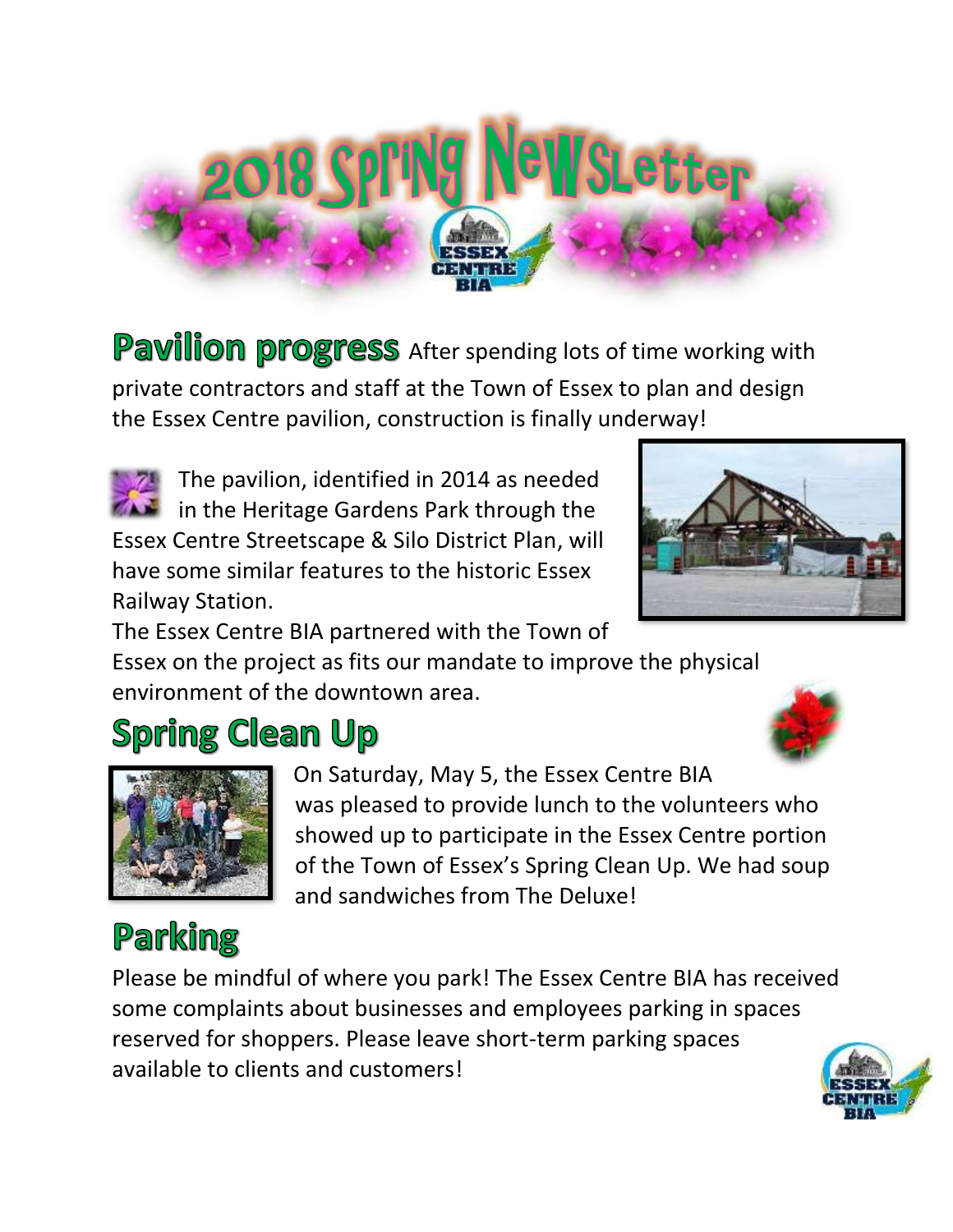# **BIA Business Update**



**The Organic Juicery** is a new business, located in Unit 4 at 316 Talbot Street North. Juices, smoothies, organic add-ins, and organic tea and coffee are available for purchase. It also offers chicken or roast beef on a bun.

With help from the Town's (CIP) program, **105 Talbot Street South** received a new parking lot in the back and new outdoor lighting. The front parking lot was resurfaced, the outside walls were sandblasted, and the front and façade were painted.





**Moonstones Earth Energies** is a new holistic healing retail shop, located at 32 Arthur Avenue-Unit D. It offers Reiki treatments, workshops & classes, and meditation circles. Books, Himalayan salt lamps, garden décor, crystals, pendulums, and bracelets are available for sale.



**Wood Craft Pizza and Bar** just recently opened at 47 Talbot Street North, after a rigorous reconfiguration of the building.

Pizza, baked in a wood-burning oven, is available for purchase, in addition to an array of appetizers and salads.



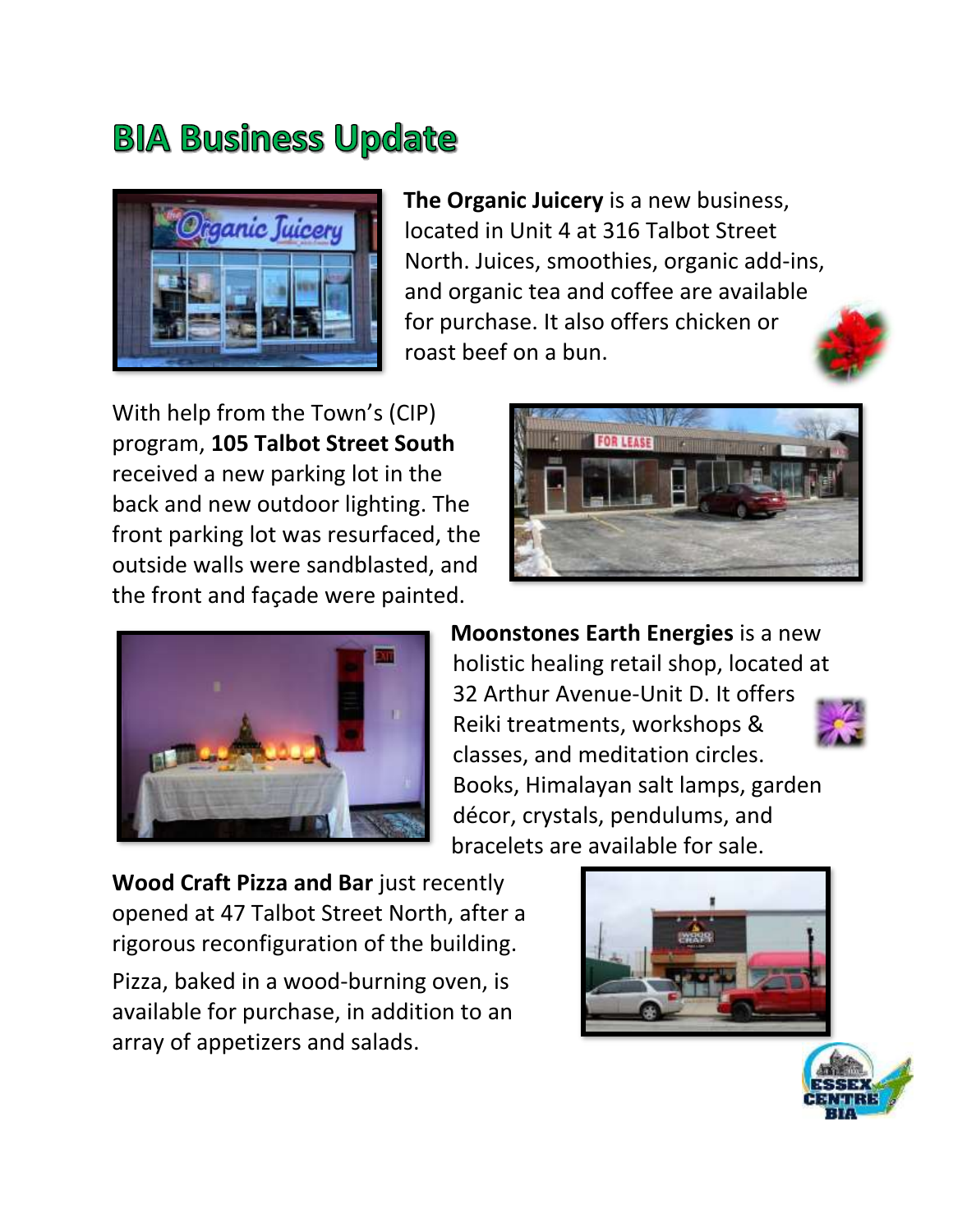# **Happy Anniversary**



On Saturday, April 28, the Seguin family celebrated five years of owning the Essex Home Hardware with demonstrations from the Essex Energizers and a visit with the Fight Like Mason Foundation.





Essex Feed Warehouse celebrated its 25th anniversary with a barbeque on Saturday, May 19.



The Essex Salvation Army Thrift Store is celebrating 20 years.

#### **Businesses showing support**

In March, Onyx Fitness supported Canadian Tire's Jump Start program with a \$1000 donation. The Canadian Tire corporation was able to double-match the funds.





In April, many businesses showed support for the Saskatchewan-based Humboldt Broncos hockey team by putting hockey sticks in front of their establishments or with employees wearing jerseys.

On a select day, The Little House of Cupcakes and More forwarded proceeds of Bronco-themed



cupcakes sales, which Once Upon a Time Child Care Centre matched, to raise \$8020. Libro Credit Union purchased several of the cupcakes. Eh Little Bit Of also forwarded 15 percent of all its proceeds that day.

> Visit Essex Centre BIA on Facebook

to keep up to date with events and happenings!